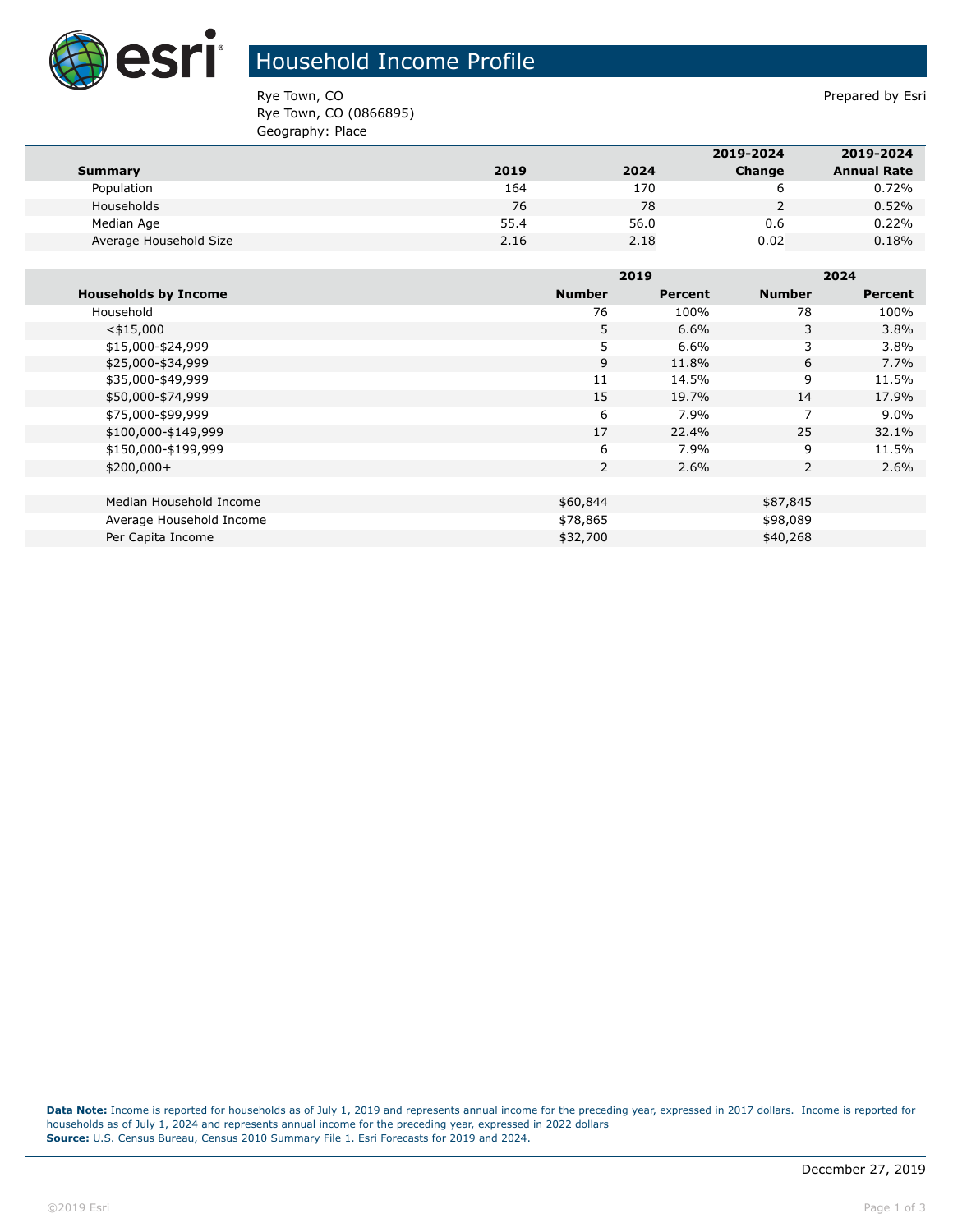

## Household Income Profile

Rye Town, CO **Prepared by Esri** Prepared by Esri Rye Town, CO (0866895) Geography: Place

| 2019 Households by Income and Age of Householder |             |              |              |                |                |                |          |  |
|--------------------------------------------------|-------------|--------------|--------------|----------------|----------------|----------------|----------|--|
|                                                  | $<$ 25      | $25 - 34$    | $35 - 44$    | $45 - 54$      | $55 - 64$      | 65-74          | $75+$    |  |
| <b>HH Income Base</b>                            | 0           | 3            | 6            | 14             | 23             | 17             | 10       |  |
|                                                  |             |              |              |                |                |                |          |  |
| $<$ \$15,000                                     | 0           | 0            | 0            | 1              | 2              | 1              | 1        |  |
| \$15,000-\$24,999                                | $\mathbf 0$ | $\mathbf 0$  | $\mathbf 0$  | $\Omega$       | $\mathbf{1}$   | $\mathbf{1}$   | 2        |  |
| \$25,000-\$34,999                                | 0           | 0            | 0            | $\mathbf{1}$   | $\overline{2}$ | 3              | 3        |  |
| \$35,000-\$49,999                                | $\mathbf 0$ | $\mathbf{1}$ | $\mathbf{1}$ | $\overline{2}$ | 4              | $\overline{2}$ | 2        |  |
| \$50,000-\$74,999                                | 0           | 1            | 2            | 3              | 5              | 3              | 1        |  |
| \$75,000-\$99,999                                | $\mathbf 0$ | 0            | $\mathbf{1}$ | $\mathbf{1}$   | 2              | $\mathbf{1}$   | 0        |  |
| \$100,000-\$149,999                              | 0           | 1            | 2            | 3              | 5              | 5              | 1        |  |
| \$150,000-\$199,999                              | 0           | 0            | 0            | 2              | 2              | $\mathbf{1}$   | 0        |  |
| \$200,000+                                       | $\mathbf 0$ | 0            | $\mathbf 0$  | 1              | 0              | 0              | $\Omega$ |  |
|                                                  |             |              |              |                |                |                |          |  |
| Median HH Income                                 | \$0         | \$59,164     | \$75,000     | \$75,000       | \$59,892       | \$60,146       | \$30,606 |  |
| Average HH Income                                | \$0         | \$130,427    | \$88,443     | \$94,611       | \$76,106       | \$88,199       | \$46,802 |  |
| <b>Percent Distribution</b>                      |             |              |              |                |                |                |          |  |
|                                                  | $25$        | $25 - 34$    | $35 - 44$    | 45-54          | $55 - 64$      | 65-74          | $75+$    |  |
| <b>HH Income Base</b>                            | 100%        | 100%         | 100%         | 100%           | 100%           | 100%           | 100%     |  |
|                                                  |             |              |              |                |                |                |          |  |
| $<$ \$15,000                                     | 0.0%        | $0.0\%$      | $0.0\%$      | 7.1%           | 8.7%           | 5.9%           | 10.0%    |  |
| \$15,000-\$24,999                                | 0.0%        | 0.0%         | 0.0%         | 0.0%           | 4.3%           | 5.9%           | 20.0%    |  |
| \$25,000-\$34,999                                | 0.0%        | 0.0%         | 0.0%         | 7.1%           | 8.7%           | 17.6%          | 30.0%    |  |
| \$35,000-\$49,999                                | 0.0%        | 33.3%        | 16.7%        | 14.3%          | 17.4%          | 11.8%          | 20.0%    |  |
| \$50,000-\$74,999                                | 0.0%        | 33.3%        | 33.3%        | 21.4%          | 21.7%          | 17.6%          | 10.0%    |  |
| \$75,000-\$99,999                                | 0.0%        | 0.0%         | 16.7%        | 7.1%           | 8.7%           | 5.9%           | 0.0%     |  |
| \$100,000-\$149,999                              | 0.0%        | 33.3%        | 33.3%        | 21.4%          | 21.7%          | 29.4%          | 10.0%    |  |
| \$150,000-\$199,999                              | 0.0%        | 0.0%         | 0.0%         | 14.3%          | 8.7%           | 5.9%           | 0.0%     |  |
| \$200,000+                                       | 0.0%        | 0.0%         | 0.0%         | 7.1%           | 0.0%           | 0.0%           | 0.0%     |  |

**Data Note:** Income is reported for households as of July 1, 2019 and represents annual income for the preceding year, expressed in 2017 dollars. Income is reported for households as of July 1, 2024 and represents annual income for the preceding year, expressed in 2022 dollars **Source:** U.S. Census Bureau, Census 2010 Summary File 1. Esri Forecasts for 2019 and 2024.